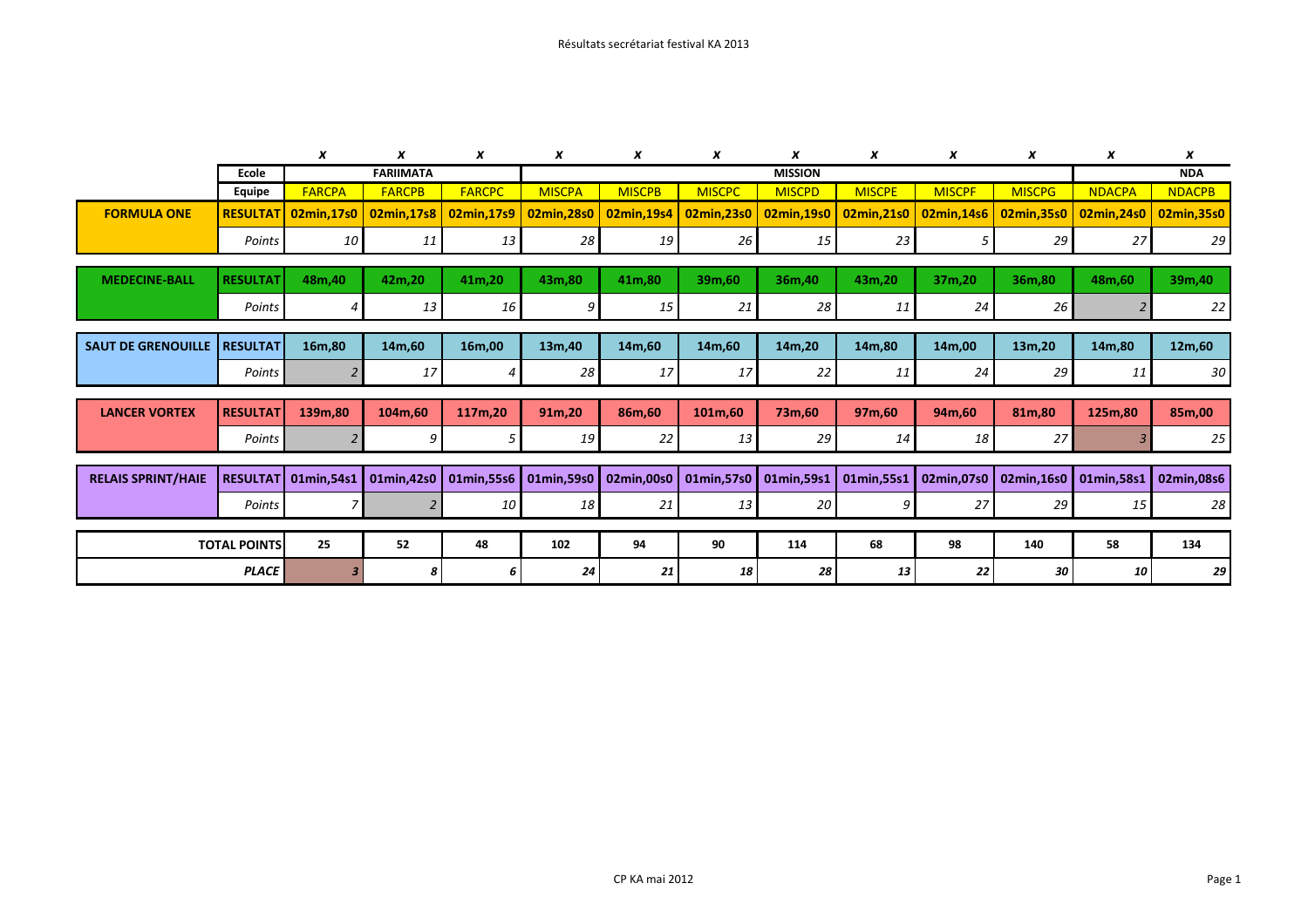## FESTIVAL KID'S ATHLETICS

## PATER JUIN 2013 SECRETARIAT CP

|                           |                 | x                                                                       | x                 | x             | x                 | x             | x             | x                | x                     | x             | x                     | x                | X                     |
|---------------------------|-----------------|-------------------------------------------------------------------------|-------------------|---------------|-------------------|---------------|---------------|------------------|-----------------------|---------------|-----------------------|------------------|-----------------------|
|                           | Ecole           |                                                                         | <b>SACRE CŒUR</b> |               | <b>ST HILAIRE</b> |               |               | <b>ST MICHEL</b> |                       |               |                       | <b>ST THERES</b> |                       |
|                           | <b>Equipe</b>   | <b>NDACPC</b>                                                           | <b>SCTCPA</b>     | <b>SCTCPB</b> | <b>SCTCPC</b>     | <b>STHCPA</b> | <b>STHCPB</b> | <b>STHCPC</b>    | <b>STMCPA</b>         | <b>STMCPB</b> | <b>STTCPA</b>         | <b>STTCPB</b>    | <b>STTCPC</b>         |
| <b>FORMULA ONE</b>        | <b>RESULTAT</b> | 02min,19s0                                                              | 02min, 14s0       | 02min,11s0    | 02min,13s0        | 02min,19s0    | 02min,17s8    | 02min, 20s0      | 02min,16s0            | 02min,17s9    | 02min, 22s0           | 02min, 20s0      | 02min,14s0            |
|                           | Points          | 15                                                                      |                   |               |                   | 15            | 11            | 20               | 9                     | 13            | 25                    | 20               |                       |
| <b>MEDECINE-BALL</b>      | <b>RESULTAT</b> | 45m,20                                                                  | 41m,20            | 48m,60        | 45m,80            | 43m, 40       | 33m,01        | 37m,00           | 43m,20                | 40m,04        | 40m,00                | 36m,80           | 41m,20                |
|                           | Points          | 6                                                                       | <b>16</b>         |               | 5.                | 10            | 30            | 25               | 11                    | 19            | 20                    | 26               | 16                    |
|                           |                 |                                                                         |                   |               |                   |               |               |                  |                       |               |                       |                  |                       |
| <b>SAUT DE GRENOUILLE</b> | <b>RESULTAT</b> | 14m,00                                                                  | 15m,40            | 15m,40        | 15m,80            | 14m,30        | 14m,20        | 14m,00           | 15m,20                | 14m,00        | 14m,80                | 14m,60           | 15m,20                |
|                           | Points          | 24                                                                      | 6                 | 6             | 5                 | 21            | 22            | 24               | 8                     | 24            | 11                    | 17               | 8                     |
|                           |                 |                                                                         |                   |               |                   |               |               |                  |                       |               |                       |                  |                       |
| <b>LANCER VORTEX</b>      | <b>RESULTAT</b> | 95m,20                                                                  | 104m,40           | 109m,10       | 108m,20           | 79m,20        | 97m,20        | 102m,40          | 73m,60                | 107m,40       | 85m,20                | 84m,20           | 97m,20                |
|                           | Points          | 17 <sup>1</sup>                                                         | 10                | 6             |                   | 28            | 15            | 11               | 29                    | 8             | 24                    | 26               | 15                    |
|                           |                 |                                                                         |                   |               |                   |               |               |                  |                       |               |                       |                  |                       |
| <b>RELAIS SPRINT/HAIE</b> |                 | RESULTAT 02min,00s8   01min,50s0   01min,54s0   01min,55s7   02min,04s0 |                   |               |                   |               | 02min,19s0    |                  | 01min,56s0 01min,25s0 |               | 01min,54s8 01min,53s3 |                  | 02min,03s4 01min,58s0 |
|                           | Points          | 22                                                                      |                   | 6             | 11                | 25            | 30            | 12               |                       | 8             | 5                     | 24               | 14                    |
|                           |                 |                                                                         |                   |               |                   |               |               |                  |                       |               |                       |                  |                       |
| <b>TOTAL POINTS</b>       |                 | 84                                                                      | 38                | 21            | 30                | 99            | 108           | 92               | 58                    | 72            | 85                    | 113              | 56                    |
| <b>PLACE</b>              |                 | 16                                                                      | 5                 |               |                   | 23            | 26            | 20               | 10                    | 15            | 17                    | 27               |                       |